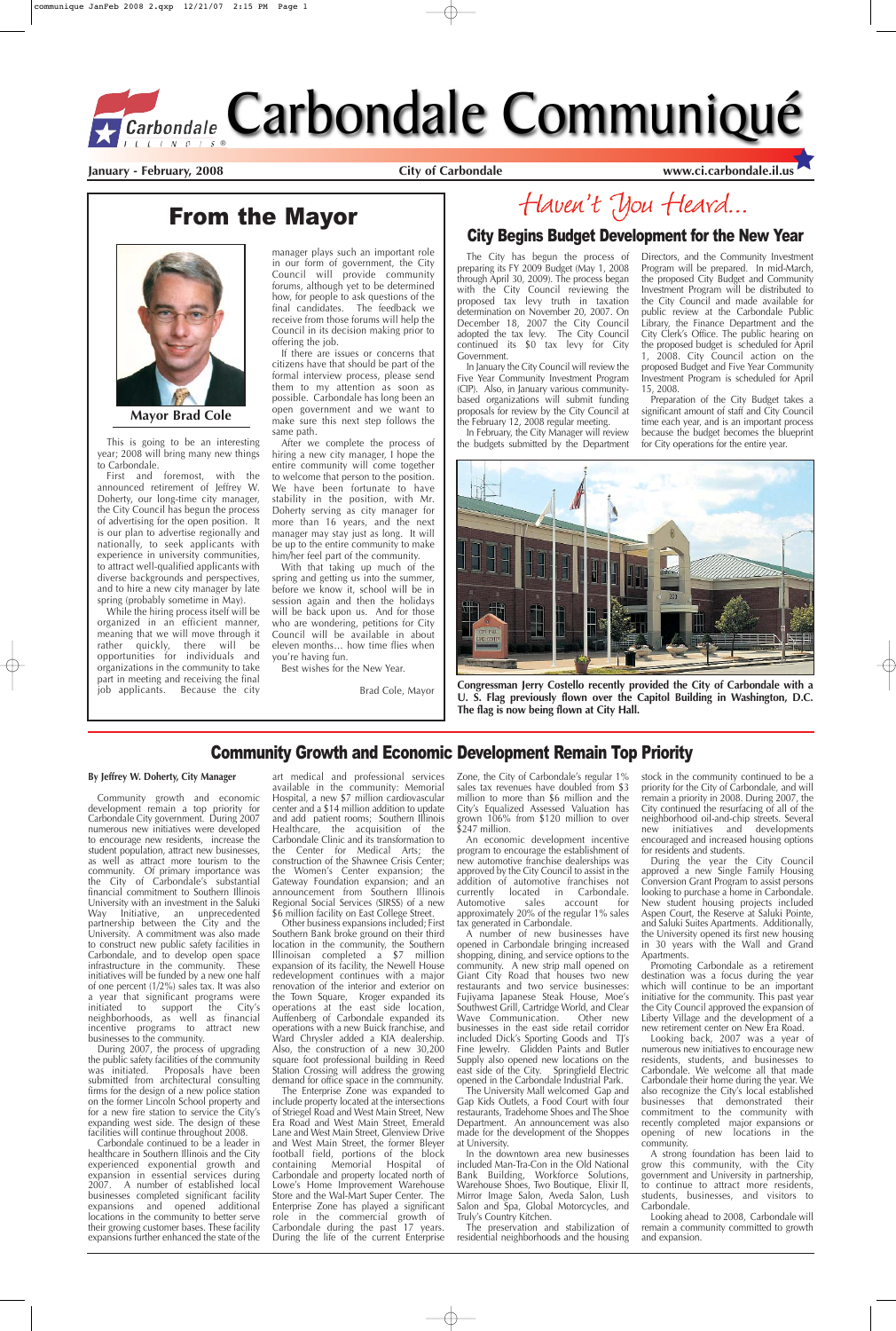The City of Carbondale Police Department is pleased to announce the receipt of an Illinois Department of Transportation Child Passenger Safety Grant. The grant will allow the Police Department to become a Permanent Child Passenger Safety Inspection Station.

Department personnel trained as Certified Child Passenger Safety Technicians will inspect child safety seats for correct installation and use and provide oneon-one instruction to educate parents and care givers about the basics of child safety seat installation and use. These services are provided free of charge and are available every Thursday from 1:00 p.m. to 4:00 p.m., or by appointment, at the Carbondale Police Department.

Statistically, nine out of 10 car seats are installed incorrectly. Common errors include not securing the seat into the vehicle properly, facing the child forward too soon, improperly placing or adjusting harness straps and using a seat that is not the appropriate size for the child.

While not all of these errors may lead to injury in the event of a traffic crash, they increase the likelihood of an injury to the child. The City of Carbondale is committed to ensuring the children of our community are traveling as safely as possible and encourage all parents and care givers to have their child safety seats inspected by trained Department technicians.

Illinois law requires that each driver and passenger of a motor vehicle wear a properly adjusted and fastened seat safety belt. It also requires that whenever a person is transporting a child under the age of eight, the person is responsible for properly securing the child in an appropriate child restraint system, which includes a booster seat. Each person, when transporting a child between the ages of eight and 16, is responsible for properly securing the child in a seat belt. For more information, contact Sergeant Heather Reno of the Carbondale Police Department at 457- 3200, Ext. 465.



We rely on you letting us know when you are in the dark. The earlier you call us, the earlier we can get the lights back on.

Help us keep your neighborhood and the City well illuminated. Working street lights keep citizens safe.

#### Working Street Lights Keep Citizens Safe

If you notice a street light out or malfunctioning on jporter@ci.carbondale.il.us to report the location.

Everything

• 7500 Square Feet

• Complete audio

We Listen... So we'll know what combination of resources will make

visual needs

Simply

- Rooms for 2 to 600
- Modern catering kitchen
- Portable bars
- Upright Baldwin piano
- Portable and fixed **Stage**



your event a success





**Mary D. Runion, the Administrative Assistant for the City of Carbondale Public Works Engineering Division, was named Employee of the Year for 2007. Mary Runion has served as a dedicated employee for the City for 10 years. She was presented the award by Mayor Brad Cole and City Manager Jeffrey Doherty.**

#### **2** Carbondale Communiqué

#### Seasonal Employment Opportunities Available

Early each spring, generally in March, the City begins the process of hiring its Temporary (Seasonal) Positions which usually include a Weed Control Inspector, four Public Works Seasonal Workers, four Cedar Lake Maintenance Workers, a Head Lifeguard and numerous Lifeguards. Job opening announcements for these and other temporary positions that may become available are posted at City Hall, are available on the City's Web site at ci.carbondale.il.us under Job Opportunities and on CityVision 16 (Mediacom Channel 16). In addition, ads are also run in the Southern Illinoisan newspaper and, for the Lifeguard positions, in the Daily Egyptian.

The City's Application for Employment forms are available at City Hall at the Receptionist's desk and in

the Human Resources Office. The application form may also be downloaded from the City Web site ci.carbondale.il.us.

Applications are reviewed and candidates are selected for interviews based on their qualifications and interviewed by a team of management personnel. This team makes recommendations for filling these positions to the City Manager who makes the final decision.

The City of Carbondale encourages female and minority applicants. The City of Carbondale is an equal opportunity employer. For more information about employment opportunities with the City of Carbondale contact the Human Resources Office at 457-3228.

#### Free Police Seminars on Child Passenger Safety

Primary Election February 5, 2008

Due to a new Illinois law, the Illinois Primary Election has been changed from the third Tuesday in March to the first Tuesday in February. As a result, the 2008 Illinois Primary Election will be held on Tuesday, February 5, 2008. Voter registration closed on January 8, 2008.

Early voting will be available in the County Clerk's Office in Murphysboro during the period of January 14 through 31, 2008. During this early voting period, persons who wish to vote in the Primary Election may register to vote and vote at the same time.

Persons not wishing to participate in early voting must wait until Thursday, February 7, to register to vote for the General Election.

The list of Carbondale Polling Places will appear on Channel 16, CityVision and should appear in The Southern Illinoisan newspaper approximately seven days before the election. You may also contact the Carbondale City Clerk's Office at 457-3281 or the Jackson County Clerk's Office at 687-7366 to obtain this information. Polling locations will be open to the public from 6:00 a.m. until 7:00 p.m.

## City of Carbondale Employee of the Year



#### Smoke-Free Illinois Act Became Effective January 1, 2008

The Smoke-Free Illinois Act required all workplaces in Illinois to be smoke-free beginning January 1, 2008. The Smoke-Free Illinois Act replaces the Illinois Clean Air Act, which was repealed when this new Act took effect.

Pursuant to the provisions of the Act:

**•** "No Smoking" signs or the international "No Smoking" symbol are required to be clearly and conspicuously posted in each public place and place of employment where smoking is prohibited. **•** Each public place and place of employment

where smoking is prohibited must have posted at every entrance a conspicuous sign clearly stating that smoking is prohibited.

**•** All ashtrays must be removed from areas where smoking is prohibited.

The Illinois Department of Public Health, local public health departments, and local law enforcement agencies are required to enforce the Act. These agencies have authority to issue fines to any person, corporation, partnership, association or other entity violating the provisions of the Act.

The entire Act can be viewed by visiting the Jackson County Health Department (JCHD) Web site at jchdonline.org., and the Illinois Department of Public Health Web site at idph.state.il.us.

#### A Permit May Be Required for Your Sign

Sign Permits are required in the City limits and within the City's one and one-half mile zoning jurisdiction.

The City's sign regulations apply to both permanent and temporary signage and are designed to protect the safety of motorists and the overall attractiveness of our community.

It is recommended that you contact the City prior to constructing or placing any sign to ensure that it will meet the related requirements. Sign permit fees range from \$5 to \$10 depending on the type and size of the sign.

In limited circumstances, a formal permit may not be required. Some of these circumstances include: construction signs, temporary real estate signs, yard sale signs, and political signs. Although these signs do not require an official permit, they must still conform to the City's requirements.

Before a sign is erected, altered, or relocated within the City of Carbondale, please contact the Development Services Department at 457-3235 to obtain information about the sign regulations.

## Annual Neighborhood Alliance Meeting January 19, 2008

The Fourth Annual Neighborhood Alliance Meeting is scheduled for Saturday, January 19, 2008 from 10:00 a.m. until 12:00 p.m. at the First United Methodist Church located on 214 West Main Street in Carbondale. This year the topic of the meeting is Organization of Community Emergency Response Teams (CERT) for Carbondale neighborhoods. This event is open to the public. Doors will open at 9:30 a.m. for registration and informal networking. Following the meeting, participants are invited to stay for a chili lunch.

A presentation by the manager of the Dowell-Vergennes-Elkville CERT is planned for the meeting. In addition, representatives of the Carbondale Police Department and the City's Building and Neighborhood Services Division, as well as other officials involved with emergency preparedness, will participate in the discussion of how Carbondale neighborhood groups can organize these teams.

These annual meetings provide the opportunity for representatives from neighborhoods throughout the community to learn methods to improve their neighborhoods, to share their ideas, as well as to discuss city-wide issues that affect all residents.

The Neighborhood Alliance is a project of the Housing and Neighborhood Action Group, which has been meeting on the first Wednesday of each month since 2003.

The next meeting of the Housing and Neighborhood Action Group is scheduled for February 6, 2008 at 5:00 p.m. at the Carbondale Civic Center. Meetings are open to all interested people.

For more information contact studycircles@ ci.carbondale.il.us or call 549-5302 x 386 (please leave your name and number if the volunteer is not available). Carbondale Conversations for Community Action is a program of the Carbondale Human Relations Commission.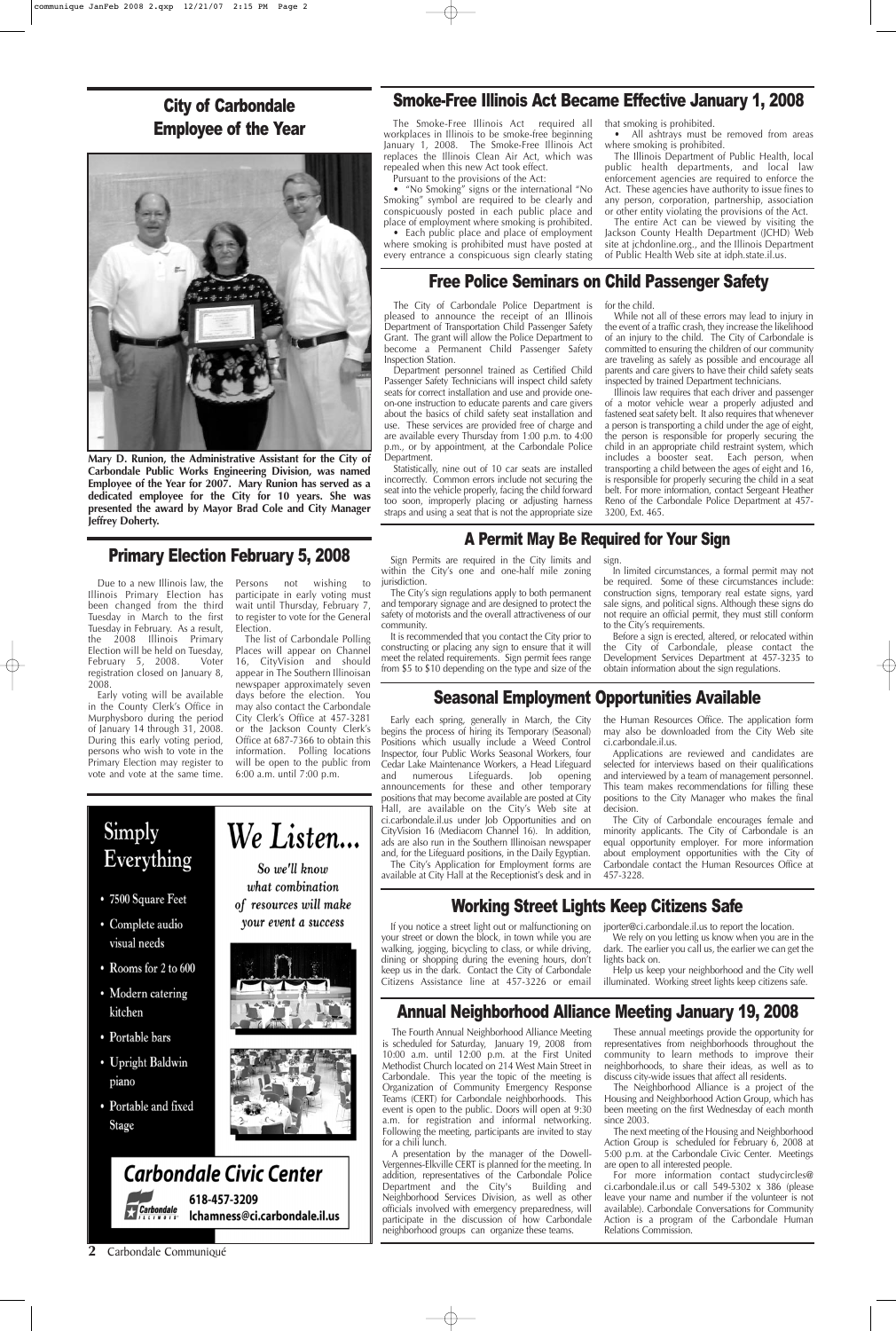The State of Illinois has approved the annexation of property and the extension of the termination date for the Jackson County - Carbondale - Murphysboro Enterprise Zone. The expansion includes six areas in Carbondale and one area in Murphysboro.

Included on the list is property located at the intersections of Striegel Road and West Main Street, New Era Road and West Main Street, Emerald Lane and West Main Street, Glenview Drive and West Main Street, the former Bleyer football field, portions of the block containing Memorial Hospital of Carbondale and property located north of Lowe's Home Improvement Warehouse Store and Wal-Mart Super Center.

The Enterprise Zone was created in 1990 by the State of Illinois for a term of 20 years. With the recent extension of the termination date, the Enterprise Zone will remain in place until 2020. The Enterprise Zone is designed to provide property tax and sales tax incentives for business creation and expansion, and thereby, create jobs and increase the tax base for the entire community.

The Enterprise Zone has played a significant role in the commercial growth in Carbondale during the past 17 years. During the life of the current Enterprise Zone, the City of Carbondale's regular 1% sales tax revenues have doubled from \$3 million to more than \$6 million and the City's Equalized Assessed Valuation has grown 106% from \$120 million to over \$247 million.

• A \$5,000 grant to the home buyer of a single family house that has been a rental house in excess of two years at the time of purchase.

For more information about utilizing Enterprise Zone benefits, contact Kevin Baity, Assistant City Manager for Economic Development at 457-3233 or email kbaity@ci.carbondale.il.us.

#### New Single Family Housing Conversion Program Available

The City of Carbondale has long held as one of its goals to strengthen and promote neighborhood living. The City has provided several programs including the Mandatory Rental Inspection Program, housing rehabilitation grant programs, first time home buyers low interest loan programs, grants for new owner occupied houses and grants for new owner occupied housing subdivisions. The City's Building and Neighborhood Services Division enforces aggressively the family occupancy ordinance in low density residential zoning districts. The preservation and stabilization of residential neighborhoods along with ensuring that the housing stock in the community is maintained is a priority of the City of Carbondale.

At the regular meeting on October 16, 2007, the Carbondale City Council approved a new program to assist persons looking to purchase a home in Carbondale. This new Single Family Housing Conversion Program is designed to assist home buyers in the purchase and rehabilitation of single family houses that have been in the rental market and the conversion of those houses to the owner occupied category. The main elements of the program are:

• A covenant will be placed on the property that will require that the house remain occupied by the owner of record for a minimum of 10 years.

• Single family residential houses in all residential zoning districts within the corporate limits of the City of Carbondale will qualify for the program.

• The City will waive all applicable building permit fees required in the improvement of the house.

For more information about the City of Carbondale Single Family Housing Conversion Program, contact Khristina Vaughn, Housing Program Administrator at 457-3235.

Carbondale Communiqué **3**

#### Police Officer Exam March 10, 2008

The Board of Fire and Police Commissioners will conduct a written examination for the position of Carbondale Police Officer at 8:00 a.m. on Monday, March 10, 2008, in the Civic Center, 200 South Illinois Avenue, Carbondale. A Physical Fitness Assessment will begin at 2:00 p.m. for candidates who pass the written examination. To be eligible to take the exam, applicants must be citizens of the United States, possess a valid drivers license, have no felony or certain misdemeanor convictions, and be 20 years of age. Applicants shall possess 60 semester hours in education from an accredited college or university, except that applicants who have graduated from a law enforcement training academy accredited or approved by the Illinois Law Enforcement Training and Standards Board and who have experience as a regular, full-time police officer (at least 37+ hours per week) may substitute such experience and training for the required education in accordance with the Governing Rules of the Board of Fire and Police Commissioners. Applications and pre-employment agreements must be on file in the City Clerk's Office by 5:00 p.m. on Friday, February 22, 2008. Applications are available at the City Clerk's Applications are available at the City Clerk's Office, 200 S. Illinois Avenue, by calling 618-457-3280, by emailing jvaught@ci.carbondale.il.us or by printing the application, pre-employment agreement and information<br>from the City of Carbondale's website at from the City of Carbondale's website at www.ci.carbondale.il.us

# Important Notice to City of Carbondale Water and Sewer **Customers**

If you live or work in Carbondale... Consider the Eurma C. Hayes Child Care Center when you are looking for quality child care.

> **The City of Carbondale encourages minority and female applicants The City of Carbondale is an Equal Opportunity Employer**

Al principio de cada primavera, generalmente en marzo, la Ciudad empieza el proceso de emplear a trabajadores temporales, entre los que usualmente se incluyen un Inspector de Control de malezas, cuatro obreros temporales de Obras Públicas, para el mantenimiento del Lago Cedar, un Jefe de Salvavidas y varios Salvavidas. Algunos años, también se emplean Técnicos Ingenieros I durante los meses del verano. Los avisos para estos puestos disponibles se anuncian en el Ayuntamiento (City Hall), están disponibles en la página Web de la Ciudad www.ci.carbondale.il.us bajo Oportunidades de Empleo y en el Canal 16 de televisión de la Ciudad (City Vision). Adicionalmente, anuncios aparecen en el periódico Southern Illinoisan y en el Daily Egyptian se anuncian los puestos de Salvavidas.

Los formularios de solicitud de empleo de la Ciudad están disponibles en el Ayuntamiento en el escritorio de la Recepcionista y en la oficina de Recursos Humanos también. El

formulario de solicitud también se puede bajar de la página Web de la Ciudad. Es muy importante llenar completamente el formulario, suministrando las tres referencias que se requieren, e incluyendo toda la experiencia de trabajo, ya sea de voluntario o pagado, relacionada con el puesto. Las solicitudes se tienen que entregar para la fecha anunciada. Después de esa fecha, las solicitudes se revisan y los candidatos se seleccionan para entrevistas según sus cualificaciones. Las entrevistas se realizan por un equipo que usualmente incluye al Director de Recursos Humanos de la Ciudad, al Administrador de Servicios Comunitarios de la Ciudad y al empleado de la Ciudad encargado de supervisar ese puesto. Este equipo hace recomendaciones al Gerente de la Ciudad, quien toma la decisión final. La Ciudad de Carbondale anima a aspirantes de grupos minoritarios y a mujeres. La Ciudad de Carbondale brinda oportunidades de empleo sin discriminación.

### Oportunidades de empleo temporal disponibles en la Ciudad de Carbondale

#### Historic Preservation Award Nominations Due March 7th

The City of Carbondale Preservation Commission is honored to be sponsoring the Third Annual Historic Preservation Awards. Any structure located within the Carbondale city limits is eligible for a Historic Preservation Award. Carbondale residents are invited to submit nominations for any property that they feel is deserving of an award. Properties can be nominated in one of four categories:

• **Preservation:** This includes buildings that have been kept in their original architectural style and are being used for their original purpose.

• **Restoration:** Properties that have been restored to their original style or appearance.

• **Sympathetic Addition:** Construction of an addition to an existing structure that is consistent

architectural style of the neighborhood or that utilizes historic building materials and techniques.

The only stipulation is that all nominations will require the owner's permission. We also encourage property owners to nominate their own property. The deadline for nominations will be Friday, March 7, 2008. The award winners will be recognized at a City Council meeting in May, in association with National Preservation Month. The response to last year's award program was overwhelming and we look forward to another successful year.

with the original architectural style of the structure. • **Compatible New Construction:** Any new structure that is consistent with the original Division at 457-3248. For further information on the Historic Preservation Awards, or any other activities of the City of Carbondale Preservation Commission, please feel free to contact the Planning Services

Nomination forms can be picked up in the Planning Services Division at City Hall or can be found online at www.ci.carbondale.il.us/ Historical/index.html.

#### Enterprise Zone Expansion and Extension Approved

**Beginning January 1, 2008, a \$5.00 late payment fee will be assessed on each Carbondale Water and/or Sewer bill that is not paid by the due date listed on the original bill.**

**Questions regarding billing statements should be directed to the Customer Service Representatives in the City of Carbondale Water Services Office at 549-5302.**

# Eurma C. Hayes Child Care Center

## NOW ENROLLING

Head Start Collaboration Site • State Licensed/Municipally Owned Open Year Round - 7:30 a.m. to 5:30 p.m weekdays. Serving infants six weeks to children 12 years of age. For more information or to enroll a child call 457-3302 or visit 441 East Willow Street, Carbondale, Illinois.

#### "An Educational & Nurturing Environment"

#### Interested in Serving on a City Board or Commission?

The City government has many citizen boards and commissions that allow for broad citizen participation in the local government and may benefit from your involvement, including the Planning Commission, the Human Relations Commission, the Library Board of

Trustees, the Preservation Commission and many more.

If you are interested in becoming involved in your City government, contact the Office of the Mayor for more details at 457-3229 or stop by City Hall.

Haven't You Heard...